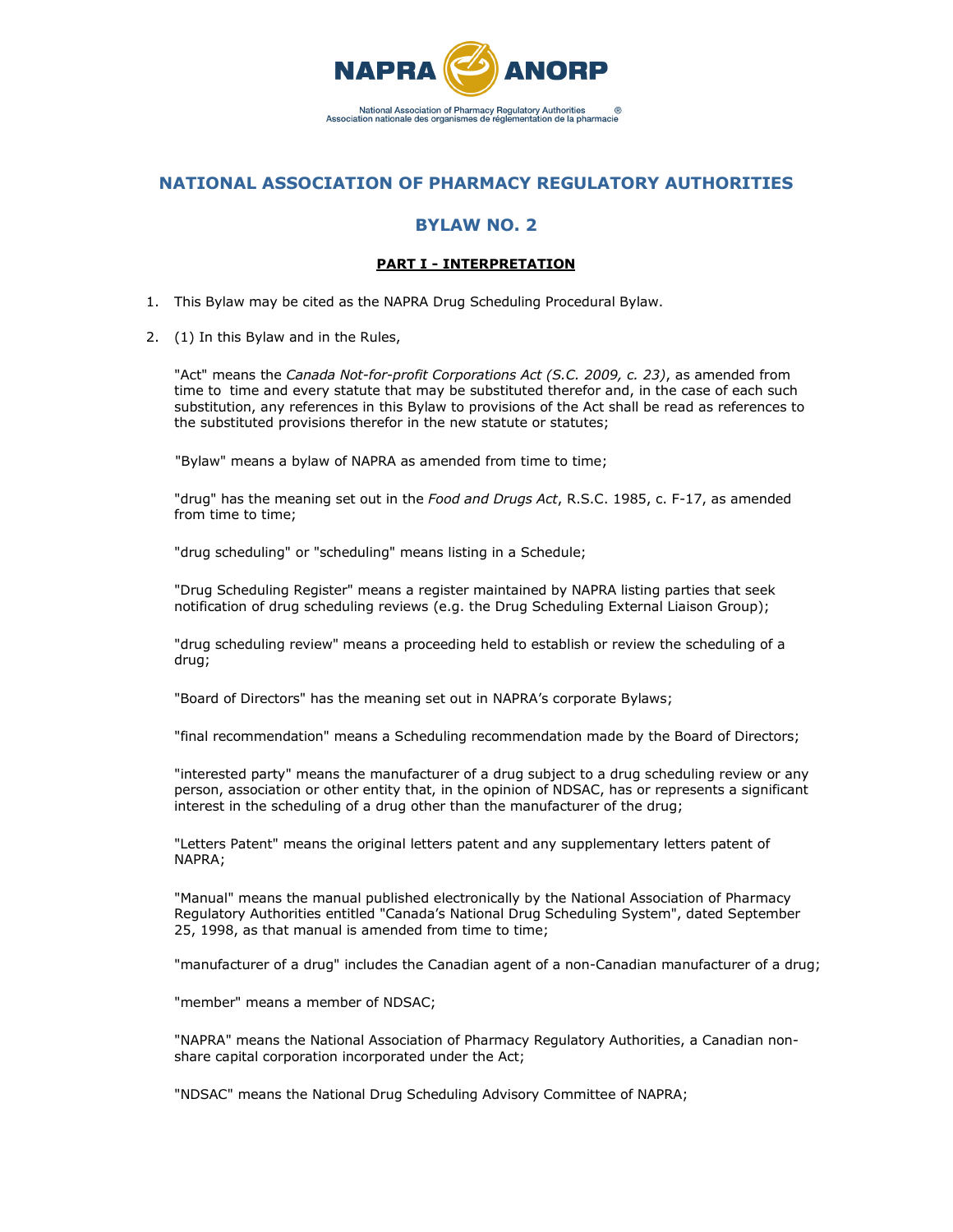

"proposed recommendation" means a Scheduling recommendation made by NDSAC to NAPRA;

"reassessment" means a hearing carried out pursuant to section 8;

"Rules" means the *Rules of Procedure of the National Drug Scheduling Advisory Committee in Regard to Drug Scheduling Proceedings* established by NAPRA pursuant to this Bylaw;

"Secretary" means the Executive Director of NAPRA or his/her delegate; and

"Schedule" means a schedule contained in the Manual that is used to classify drugs for the purpose of recommending the manner in which the public is granted access to the drugs listed therein.

(2) The provisions of the *Interpretation Act*, R.S.C. 1985, c. I-21, as amended from time to time, apply to this Bylaw *mutatis mutandis*.

#### **PART II – DRUG SCHEDULING**

- 3. A drug that is lawfully sold to the public prior to being scheduled shall be deemed to be listed in Schedule I until such time as a final recommendation has been made, and this requirement shall be included in the Manual.
- 4. (1) A drug scheduling review may be commenced by NAPRA in its discretion, upon request by a manufacturer of a drug when the drug has not previously been scheduled, provided that the manufacturer of the drug pays the required application fee and provides a written undertaking agreeing to adhere to this Bylaw No. 2 and to the Rules.

(2) A drug scheduling review may be commenced by NAPRA in its discretion, upon request by a manufacturer of a drug when the drug has previously been scheduled, provided that the manufacturer of the drug pays the required application fee and provides a written undertaking agreeing to adhere to this Bylaw No. 2 and to the Rules.

(3) A drug scheduling review may be commenced by NAPRA upon request by an interested party if NAPRA deems that a review is in the public interest provided that the interested party pays the required application fee and provides a written undertaking agreeing to adhere to this Bylaw No. 2 and to the Rules.

(4) A drug scheduling review may be commenced at any time by NAPRA, on its own motion, or upon request from NDSAC, if NAPRA deems that a review is in the public interest, whether or not the drug has previously been scheduled.

5. (1) Upon commencing a review for the purpose of scheduling a drug, NAPRA shall initially refer the matter to NDSAC, which may, subject to the Rules, provide interested parties with an opportunity to be heard and then make a proposed recommendation.

(2) Every proposed recommendation made by NDSAC shall be published in writing and shall be supported by written reasons, but for greater certainty, where the exigency of the situation so requires, NDSAC may publish a proposed recommendation with written reasons to follow.

(3) The Secretary shall forward a true copy of every proposed recommendation and supporting written reasons therefor to the Board of Directors members within seven days of publication.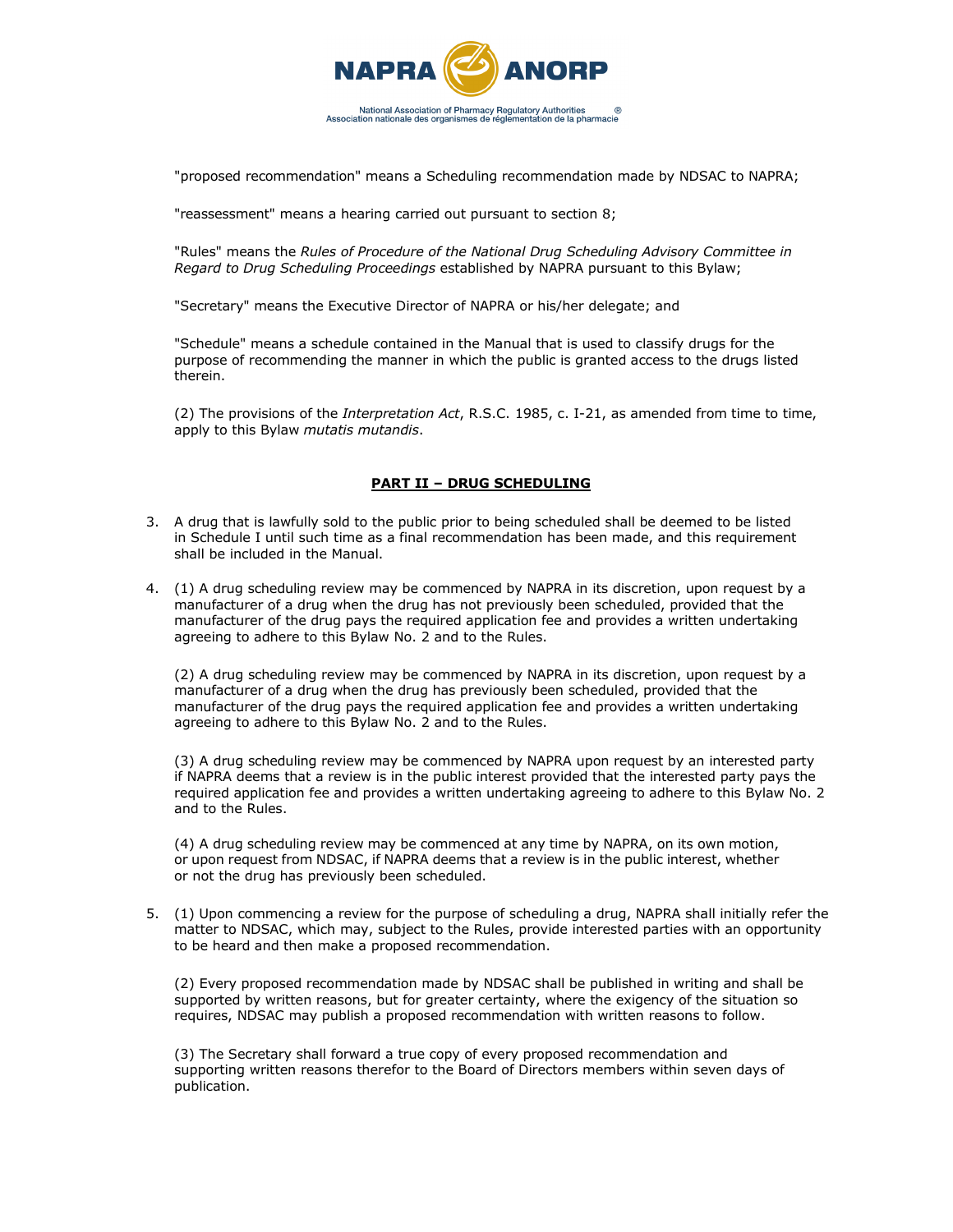

(4) In order to provide interested parties the opportunity to be heard upon either the commencement of a review for the purpose of the scheduling of a drug as contemplated by subsection  $5(1)$  or the commencement of a reassessment as contemplated by subsection  $8(1)$ , NAPRA shall publish on its website a notice of each such review or reassessment, as soon as practicable after the commencement of the review or reassessment.

- 6. NDSAC may require any interested party to submit to NDSAC, in such form and manner as NDSAC specifies, any information that NDSAC considers necessary in the course of a drug scheduling review.
- 7. (1) Subject to section 8, at any time within fifteen (15) days following the 30-day period referred to in section 8(1) below, the Board of Directors may, without any further hearing, publish a final recommendation confirming or rejecting the proposed recommendation or require that a reassessment be conducted. The final recommendation shall be supported by written reasons, but for greater certainty, where the exigency of the situation so requires, the Board of Directors may publish the final recommendation with written reasons to follow.

(2) Subject to section 8 and in the absence of the publication of a final recommendation within the timeframe specified in subsection (1), the proposed recommendation shall be deemed to have been confirmed as a final recommendation and shall have the same force and effect as a final recommendation that is published by the Board of Directors.

(3) The Manual shall be updated concurrently with any scheduling change resulting from a final recommendation.

8. (1) An interested party may request a reassessment by NDSAC within 30 days after the publication of the proposed recommendation referred to in section 5(2) above, by notice in writing delivered to the Secretary and NDSAC may, in its discretion, permit a reassessment where it deems that a reassessment would be in the public interest.

(2) The provisions contained in this Bylaw and the Rules applicable to drug scheduling reviews shall apply to a reassessment.

(3) Following a reassessment, NDSAC shall make a finding confirming or varying the proposed recommendation in respect of which the reassessment was conducted, in such manner as NDSAC deems appropriate. Such a finding, once made, shall be treated as a proposed recommendation.

(4) The Board of Directors shall not make a final recommendation in respect of a proposed recommendation that is subject to a reassessment that has commenced pursuant to subsection (1) and not yet resulted in a finding described in subsection (3).

(5) NDSAC may not commence a reassessment of a proposed recommendation where NAPRA has commenced deliberations concerning the proposed recommendation or has published or been deemed to have published a final recommendation to the proposed recommendation.

#### **PART III – ADMINISTRATION**

- 9. The Board of Directors has final authority in drug scheduling matters, and, without limitation, is authorized,
	- 1) to approve final recommendations;
	- 2) to maintain and publish the Manual;
	- 3) to oversee and co-ordinate the activities of NDSAC;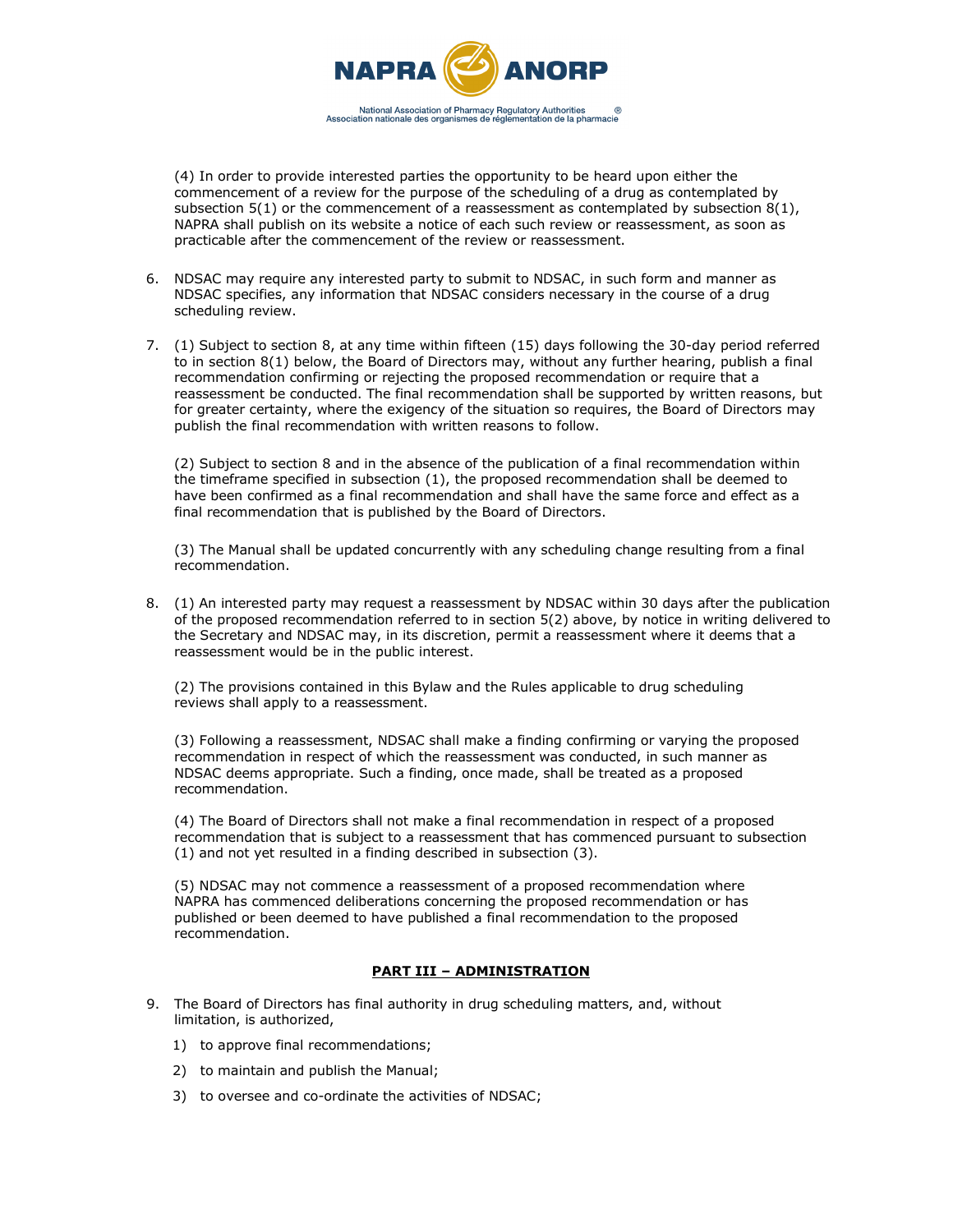

- 4) to require NDSAC to make a report on any matter relating to drug scheduling falling within NAPRA's jurisdiction;
- 5) to make rules governing the practices and procedures of NAPRA and NDSAC (including, without limitation, the establishment of fees);
- 6) to take such other actions as it considers proper to give effect to its drug scheduling mandate.

NDSAC is authorized,

- 1) to hear drug scheduling applications;
- 2) to make proposed recommendations;
- 3) to make a report on any matter within NAPRA's jurisdiction in accordance with a request from NAPRA; and
- 4) to make recommendations to NAPRA regarding matters falling within the drug scheduling mandate given to NAPRA, as amended or revised from time to time.
- 10. NAPRA and NDSAC shall at all times exercise its powers and perform its duties in relation to drug scheduling,
	- (A) in accordance with the Act, the Letters Patent, the Bylaws, and the Rules; and
	- (B) in a manner that promotes,
		- (i) the harmonization of the conditions of the sale of drugs throughout Canada; and
		- (ii) the efficiency and effectiveness of the drug scheduling process
- 11. (1) NAPRA may establish and revise from time to time a schedule of application fees payable by manufacturers of drugs or by interested parties under various specified circumstances when requesting a drug scheduling review.

(2) The fees established and revised from time to time pursuant to subsection (1) shall be based on the estimated costs, both direct and indirect, of conducting drug scheduling reviews including, without limitation, the costs relating to providing ongoing administrative and other support services.

12. (1) NDSAC may implement a Drug Scheduling Register and may add or delete parties to and from the Drug Scheduling Register upon request or as it may, in its discretion, determine.

(2) Any person or association may request to be added to or deleted from the Drug Scheduling Register by submitting a written request to that effect to the Secretary and may provide up-todate contact information to the Secretary from time to time.

(3) NAPRA may from time to time send inquiries to persons or associations whose names appear on the Drug Scheduling Register to verify whether or not their names should be maintained on the register, or whether their contact information is correct.

13. (1) The manufacturer of a drug has standing before NDSAC in a drug scheduling review relating to its own drug.